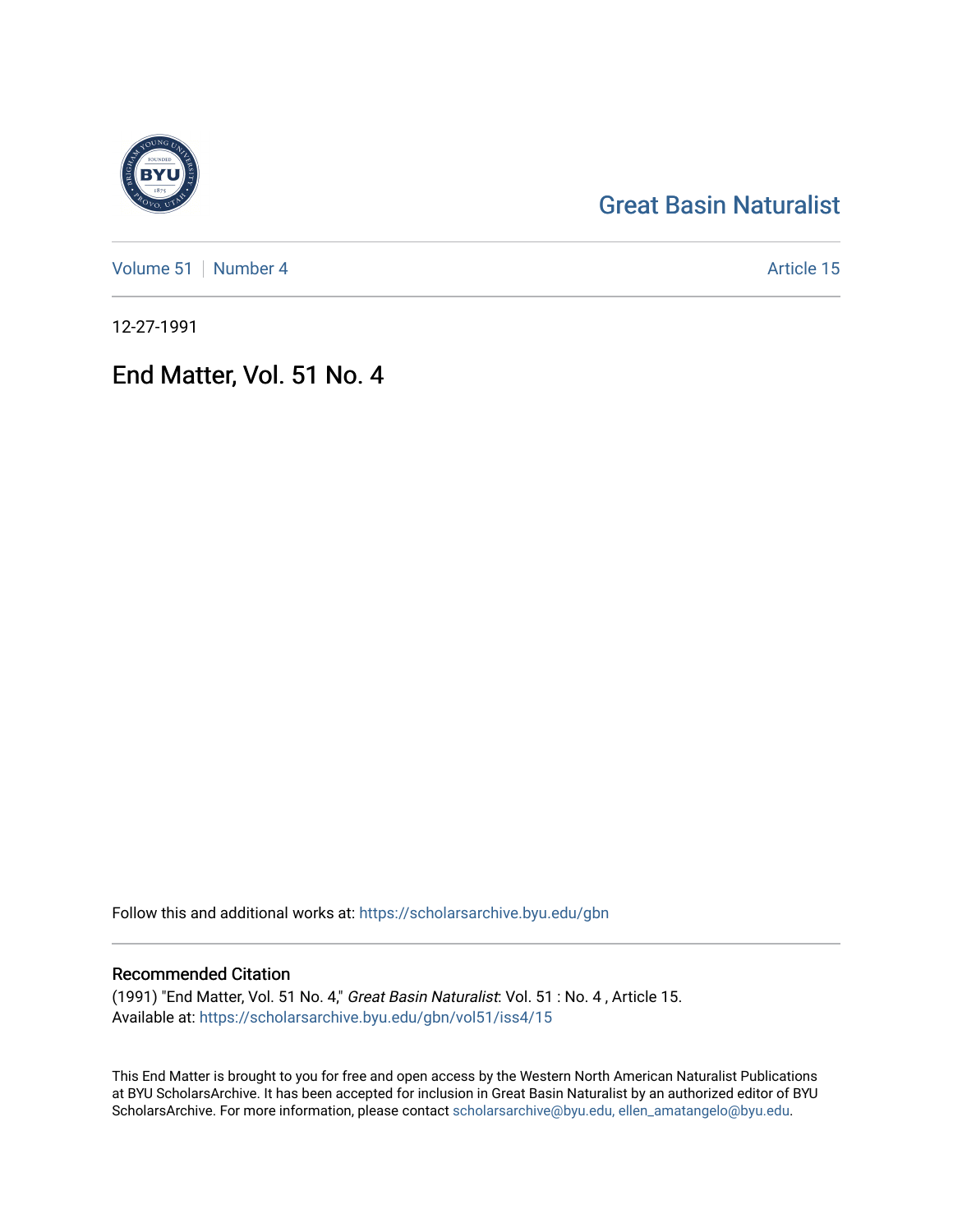### INFORMATION FOR AUTHORS

The Great Basin Naturalist welcomes previously unpublished manuscripts pertaining to the biological natural history of western North America. Prei erence will be given to concise manuscripts of up to 12,000 words.

**SUBMIT MANUSCRIPTS** to James R. Barnes, Editor, Great Basin Naturalist, 290 MLBM, Brigham Young University, Provo, Utah 84602. A cover letter accompanying the manuscript must include phone number(s) of the author submitting the manuscript; it must also provide information describing the extent to which data, text, or illustrations have been used in other papers or books that are published, in press, submitted, or soon to be submitted elsewhere. Authors should adhere to the following guidelines; manuscripts not so pre pared may be returned for revision.

MANUSCRIPT PREPARATION. Consult Vol. 51, No. 2 of this journal for specific instructions on style and format. These instructions. GUIDELINES FOR MANUscripts Submitted TO THE Great Basin Naturalist, supply greater detail than those presented here in condensed form. The guidelines are printed at the back of the issue; additional copies are available from the editor upon request. Also, check the most recent issue of the Great Basin Naturalist for changes and refer to the CBE Style Manual, 5th edition (Council of Biology Editors, One Illinois Center, Suite 200, HI East Wacker Drive, Chicago, IL 60601-4298 USA, PHONE: (312) 616-0800, FAX: (312) 616-0226; \$24).

TYPE AND DOUBLE SPACE all materials, including literature cited, table headings, and figure legends. Avoid hyphenated words at right-hand margins. Underline words to be printed in italics. Use stan dard bond  $(22 \times 28$  cm), leaving 2.5-cm margins on all sides.

**SUBMIT 3 COPIES** of the manuscript and the original on a 5.25- or 3.5-inch disk utilizing WordPerfect 4.2 or above. Number all pages and assemble each copy separately: title page, abstract and key words, text, acknowledgments, literature cited, appendices, tables, figure legends, figures.

TITLE PAGE includes an informative title no longer than 15 words, names and addresses of authors, a running head of fewer than 40 letters and spaces, footnotes to indicate change of address and author to whom correspondence should be addressed if other than the first author.

ABSTRACT states the purpose, methods, results, and conclusions of the research. It is followed by 6-12 key words, listed in order of decreasing importance, to be used for indexing.

TEXT has centered main headings printed in all capital letters; second-level headings are centered in upper- and lowercase letters; third-level headings begin paragraphs.

VOUCHER SPECIMENS. Authors are encouraged to designate, properly prepare, label, and deposit high-quality voucher specimens and cultures documenting their research in an established permanent collection, and to cite the repository in publication.

REFERENCES IN THE TEXT are cited by author and date: e.g., Martin (1989) or (Martin 1989). Multiple citations should be separated by commas and listed in chronological order. Use " et al." after name of first author for citations having more than two authors.

ACKNOWLEDGMENTS, under a centered main heading, include special publication numbers when appropriate.

LITERATURE CITED, also under a centered main heading, lists references alphabetically in the fol lowing formats:

- Mack, G. D., and L. D. Flake. 1980. Habitat rela tionships of waterfowl broods on South Dakota stock ponds. Journal of Wildlife Management 44: 695-700.
- Sousa, W. P. 1985. Disturbance and patch dynamics on rocky intertidal shores. Pages 101-124 in S. T. A. Pickett and P. S. White, eds., The ecology of natural disturbance and patch dy namics. Academic Press, New York.
- Coulson, R. N., and J. A. Witter. 1984, Forest entomology: ecology and management. John Wiley and Sons, Inc. , New York. 669 pp.

TABLES are double spaced on separate sheets and designed to fit the width of either a single column or a page. Use lowercase letters to indicate foot notes.

PHOTOCOPIES OF FIGURES are submitted initially with the manuscript; editors may suggest changes. Lettering on figures should be large enough to withstand reduction to one- or two-column width. Originals must be no larger than  $22 \times 28$  cm.

NOTES. If your manuscript would be more appropriate as a short communication or note, follow the above instructions but do not include an abstract.

A CHARGE of \$45 per page is made for articles published; the rate for subscribers will be \$40 per page. However, manuscripts with complex tables and/or numerous half-tones will be assessed an additional charge. Reprints may be purchased at the time of publication (an order form is sent with the proofs).

#### FINAL CHECK:

- Cover letter explains any duplication of infor mation and provides phone number(s)
- 3 copies of the manuscript and WordPerfect disk
- Conformity with instructions
- Photocopies of illustrations